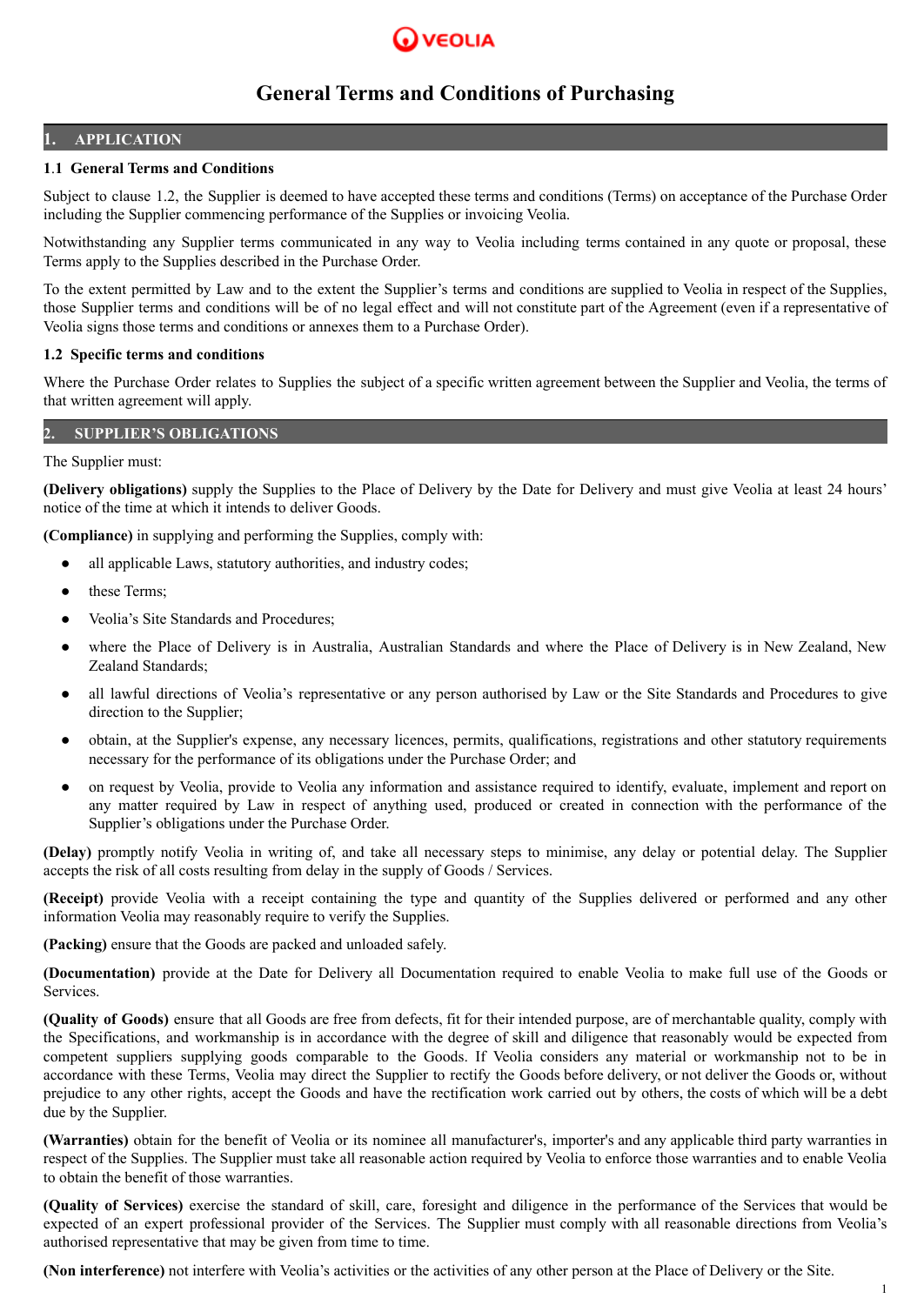

**(Safety)** perform the Supplies in a safe manner and in a way that does not prejudice safe working practices, safety and care of property and continuity of work at the Site.

### **(Intellectual property)**

- ensure that the Supplies will not infringe any Intellectual Property Rights;
- indemnify Veolia against all claims, including in respect of any claims, costs, losses, damages or expenses (including legal costs) suffered or incurred by Veolia arising out of or in connection with any actual or alleged infringement of any Intellectual Property Rights;
- grant Veolia a worldwide, non-exclusive, perpetual, royalty-free, irrevocable, transferable licence to Use the Supplier's Background IP (including the right to assign and sub-license the Supplier's Background IP), to the extent necessary to use the Supplies and the Project IP; and
- assign to Veolia all Project IP upon the creation of that Project IP.

The Supplier's Background IP remains vested in Supplier and Veolia's Background IP and all Intellectual Property Rights in Veolia's material remains vested in Veolia.

Veolia grants the Supplier a non-exclusive, royalty-free, revocable, non-transferable licence to use the Project IP and Veolia's Background IP to the extent required to perform the Supplier's obligations under a Purchase Order.

# **3. DEFECTS**

At any time before the expiry of the Defects Correction Period, Veolia may direct the Supplier to replace, rectify or re-perform any defective Goods/ Services within 7 days.

However, if, in Veolia's view, the relevant defect creates a circumstance or condition that requires prompt rectification, then Veolia is not obliged to give the Supplier an opportunity to make good the defect before Veolia rectifies, or engages others to rectify, the defect at the Supplier's risk, and all reasonable costs and expenses incurred by Veolia will be a debt due and payable from the Supplier to Veolia.

A new separate Defects Correction Period will commence on the date the defective Goods/ Services are replaced, rectified or re-performed.

### **4. RISK AND TITLE**

The Supplier is responsible for all risks associated with:

- (a) new Goods: until those Goods have been delivered to the Place of Delivery and unloaded; and
- (b) defective Goods referred to in clause 3 above: for the period those defective Goods are in the possession of the Supplier until the Supplier has delivered them back to the original Place of Delivery and unloaded them.

Any Goods become the property of Veolia when Veolia pays for those Goods.

The Supplier warrants that Veolia will be entitled to free and clear legal and beneficial title to the Goods at the time title passes in accordance with this clause 4.

# **5. PRICE AND PAYMENT**

### **5.1 Invoices and payments**

Subject to clause 5.2, Veolia must pay the Supplier the Price at the expiry of the Payment Period, except where Veolia is required by Law to pay within a shorter time frame, in which case Veolia must pay within that time frame.

Unless the Purchase Order expressly provides otherwise, the Price is:

- (a) inclusive of all charges including insurance, premiums and costs, leave entitlements, freight, packaging, packing and delivery costs and taxes;
- (b) inclusive of the cost of any miscellaneous services of a kind which are commonly provided with the supply or performance of goods or services of the same or a similar nature to the Supplies and any miscellaneous items of a kind which are commonly used or supplied in conjunction with goods, services or software of the same or a similar nature to the Supplies; and
- (c) not subject to rise and fall, escalation or review.

Following supply of the Goods/Services, the Supplier must submit an invoice which meets all the requirements of a valid tax invoice in the Place of Delivery.

A payment made pursuant to a Purchase Order will not be taken or construed as proof or admission that the Good, or Services supplied or performed, or any part of the Goods or Services supplied or performed, were to the satisfaction of Veolia but will only be taken to be payment on account.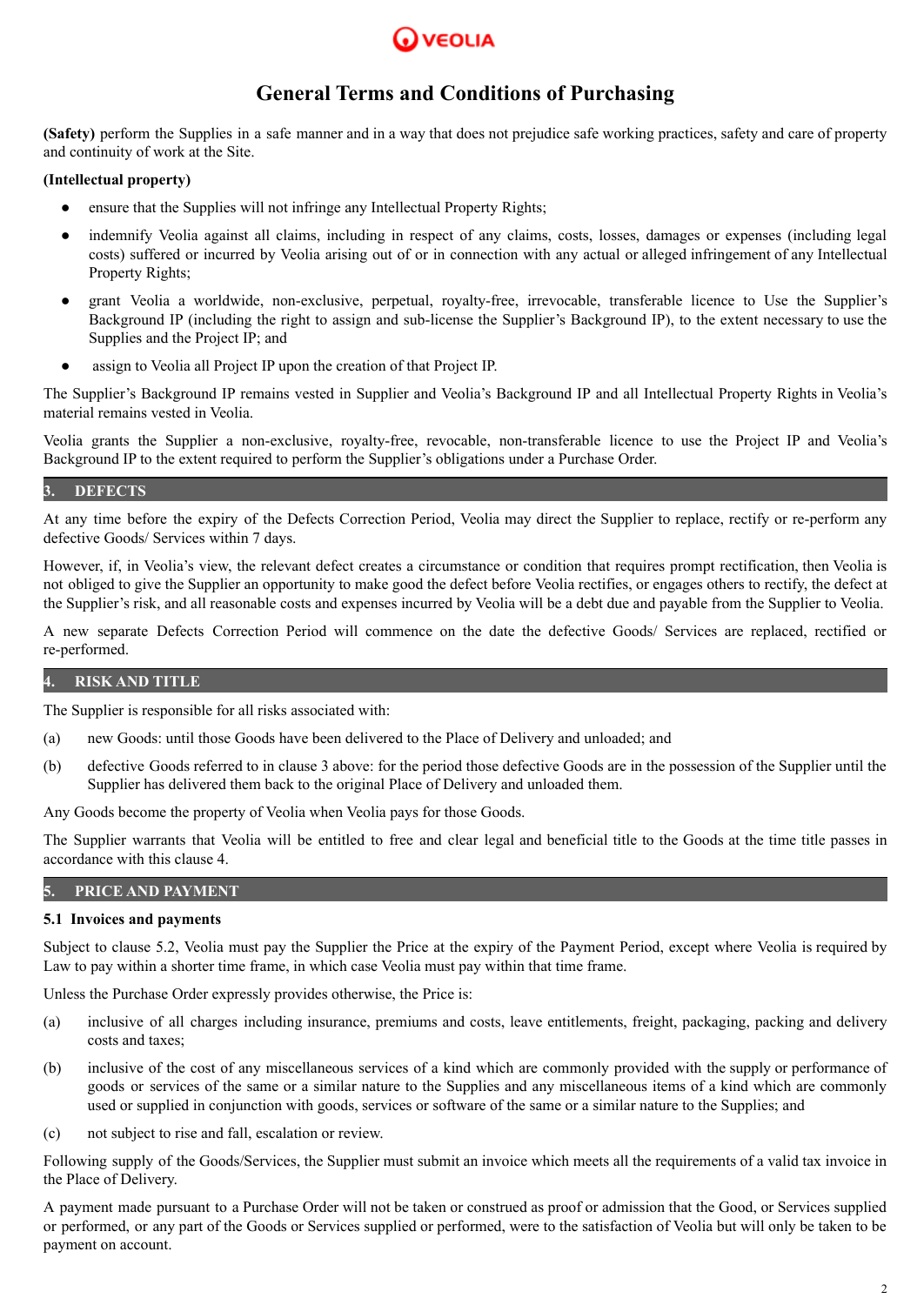

# **5.2 Dispute and set-off**

If Veolia reasonably disputes any invoice to the extent permitted by Law, Veolia may withhold payment of the disputed part of the relevant invoice pending resolution of the dispute.

Veolia may set-off or deduct from any amounts due to the Supplier, or which may become due, from the Supplier to Veolia in respect of this Agreement. Veolia may separately recover from the Supplier any debt owed by the Supplier to Veolia under this Agreement.

# **5.3 GST**

Unless otherwise indicated, all consideration provided for a supply under this Agreement is exclusive of any GST imposed on the supply. If for any reason GST is imposed on a supply under this Agreement, the recipient of the supply on receipt of a tax invoice must pay to the Supplier an additional amount equal to the GST imposed on the supply. The recipient of a supply under this Agreement is not liable to reimburse the Supplier in relation to any amount for which the Supplier can claim an input tax credit. GST is payable at the same time and in the same manner as is any other amount payable under this agreement, where that amount is subject to GST.

### **5.4 Statutory Declaration**

If so required by Veolia, the Supplier will submit with each invoice a statutory declaration (in a form approved by Veolia) confirming that the Supplier has paid all its suppliers, subcontractors and any persons employed or engaged in any way for the Supplies all amounts the Supplier is legally required to pay in respect of those persons, their employees and associates.

# **6. INDEMNITY**

The Supplier must indemnify Veolia and its officers, employees, contractors and agents against all damage, expense (including without limitation lawyers' fees and expenses on a solicitor/client basis), loss (including without limitation financial loss), or liability of any nature suffered or incurred by Veolia arising out of or as a consequence of any breach by the Supplier of its obligations under the Agreement.

The Supplier must indemnify Veolia, its officers, employees, subcontractors and agents against:

- (a) loss of, loss of use of (whether total or partial), or damage to Veolia's property; and
- (b) claims by any person against Veolia in respect of personal injury, disease or illness or death or loss of, loss of use of (whether total or partial), or damage to any property;

arising out of or as a consequence of any act or omission of the Supplier.

The Supplier's liability to indemnify Veolia will be reduced proportionally to the extent only that a negligent act or omission of Veolia has contributed to the loss, damage, expense, injury, disease, illness, death or other liability.

Veolia will not be liable to the Supplier under or in respect of the Agreement whether in contract, tort (including negligence), statute or any other cause of action for any indirect loss, including loss of profits, loss of business or opportunity or loss of anticipated savings, consequential, exemplary, punitive or special damages.

# **7. INSURANCE**

Without in any way limiting or affecting the Supplier's other obligations under the Agreement, the Supplier must before supplying the Goods and/or Services take out, maintain and for the period commencing from the date of commencement of the Supplies to the end of the Defects Correction Period:

| Insurance                                                                                                                                                                                                                                                                | Place of Delivery - Australia Amount<br>of Cover                                                                                                                 | Place of Delivery - NZ Amount of<br>Cover                                                                                                                          |
|--------------------------------------------------------------------------------------------------------------------------------------------------------------------------------------------------------------------------------------------------------------------------|------------------------------------------------------------------------------------------------------------------------------------------------------------------|--------------------------------------------------------------------------------------------------------------------------------------------------------------------|
| Public and Products Liability Insurance                                                                                                                                                                                                                                  | Minimum of AUD \$20 million                                                                                                                                      | Minimum of NZD \$10 million                                                                                                                                        |
| Professional Indemnity Insurance<br>In the case of professional services, the<br>Supplier must take out and maintain<br>Professional Indemnity commencing on the<br>date of this agreement and for a period of<br>six years from the date of delivery or<br>performance. | An annual policy for an amount of AUD<br>\$10 million for any one occurrence with<br>for one<br>provision<br>automatic<br>reinstatement per period of insurance. | An annual policy for an amount of NZD<br>\$1 million for any one occurrence with<br>provision<br>for<br>automatic<br>one<br>reinstatement per period of insurance. |
| Workers' Compensation Insurance                                                                                                                                                                                                                                          | The maximum amount required by law<br>of each relevant State and Territory<br>where work is being performed.                                                     | Not required                                                                                                                                                       |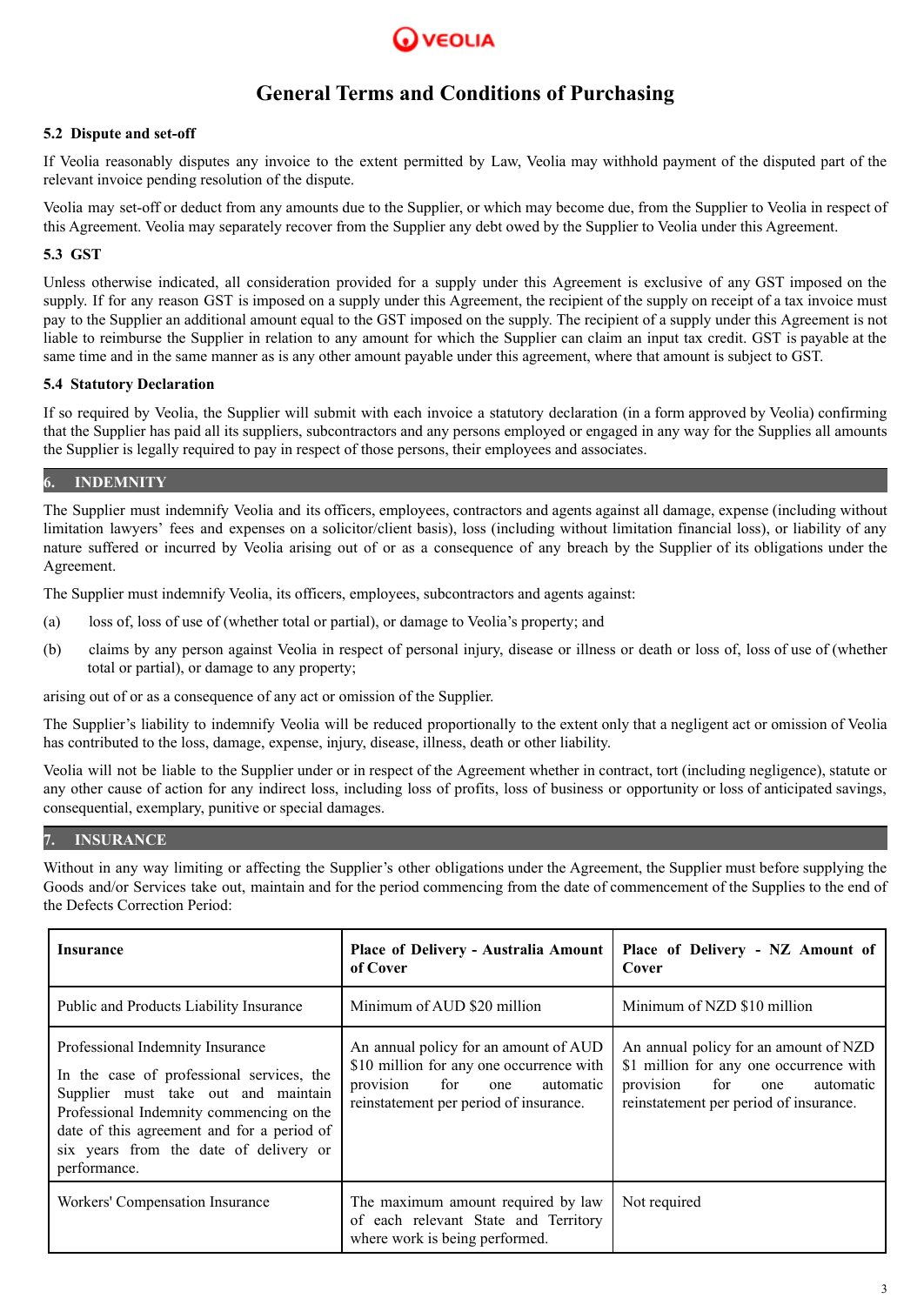

| Motor Vehicle Third Party Property<br>Insurance covering property damage in<br>relation to all motor vehicles owned, leased<br>or hired by the Supplier and used in<br>connection with the supply of the Goods or<br>the Supplier's other obligations under this<br>Agreement | Minimum of AUD \$20 Million | Minimum of NZD \$5 million |
|-------------------------------------------------------------------------------------------------------------------------------------------------------------------------------------------------------------------------------------------------------------------------------|-----------------------------|----------------------------|
| Plant and Equipment Insurance covering<br>the Supplier for any loss of or damage to<br>any property used in performing or<br>delivering the Supplies                                                                                                                          | Replacement value           | Replacement value          |

The Supplier must provide evidence of these insurances when reasonably requested by Veolia.

# **8. TERMINATION**

#### **8.1 Termination by breach of Agreement**

If Veolia considers that the Supplier is in breach of the Agreement including any Purchase Order, Veolia may:

- (a) immediately end the Agreement by notice in writing to the Supplier if Veolia, acting reasonably, does not believe the breach of a material obligation is capable of remedy; or
- (b) give the Supplier a notice specifying the date by which the Supplier must rectify, or mitigate the effects of, the breach. If the Supplier fails to rectify, or mitigate the effects of the breach within the time specified in the notice, Veolia may take any action it considers appropriate to rectify or mitigate the effects of the breach, or may terminate the Agreement in accordance with Veolia's notice to the Supplier.

### **8.2 Termination by Veolia**

Notwithstanding any other provision of this agreement Veolia may at its sole discretion, and without giving any reason, terminate the Agreement by giving 30 days' written notice to the Supplier.

### **8.3 Termination by default**

Either party may terminate the Agreement, with immediate effect, by written notice to the other party if the other party becomes insolvent, goes into liquidation or provisional liquidation, has an administrator appointed, has a receiver appointed to some or all of its assets or agrees with a majority of its creditors to reschedule its debts.

#### **8.4 Termination for fraud**

Without limiting any other provision of this Agreement, if:

- (a) the Supplier or the Supplier's Personnel are involved in any fraudulent activity or fraudulent representation whatsoever, whether related to this Agreement or not; and
- (b) the Supplier has not, within 2 Business Days of receipt of a notice from Veolia, provided Veolia with sufficient reason as to why this Agreement should not be terminated,

then Veolia may immediately terminate this Agreement.

### **9. DISPUTE RESOLUTION**

- (a) Notice and details of any dispute must be given to the other party. If Veolia and the Supplier are unable to resolve the dispute within 7 days (or other mutually agreed period) after the giving of notice, either party may, after giving written notice to the other party, commence litigation in respect of such dispute.
- (b) Notwithstanding clause 9(a), the Supplier must proceed without delay to supply the Goods / Services.

### **10. GENERAL**

**(Severability)** If part or all of any clause of these Terms is illegal or unenforceable it will be severed from the Agreement and will not affect the continued operation of the remaining provisions of the Agreement.

**(Assignment)** The Supplier must not assign part or all of the Agreement.

**(Applicable Law)** Where the Place of Delivery is in Australia, the Agreement is governed by the law in force in the State or Territory where the Site is located and the parties submit to the non exclusive jurisdiction of the courts of that State or Territory.

Where the Place of Delivery is in New Zealand, the Agreement is governed by the law in force in New Zealand and the parties submit to the non- exclusive jurisdiction of the courts of New Zealand.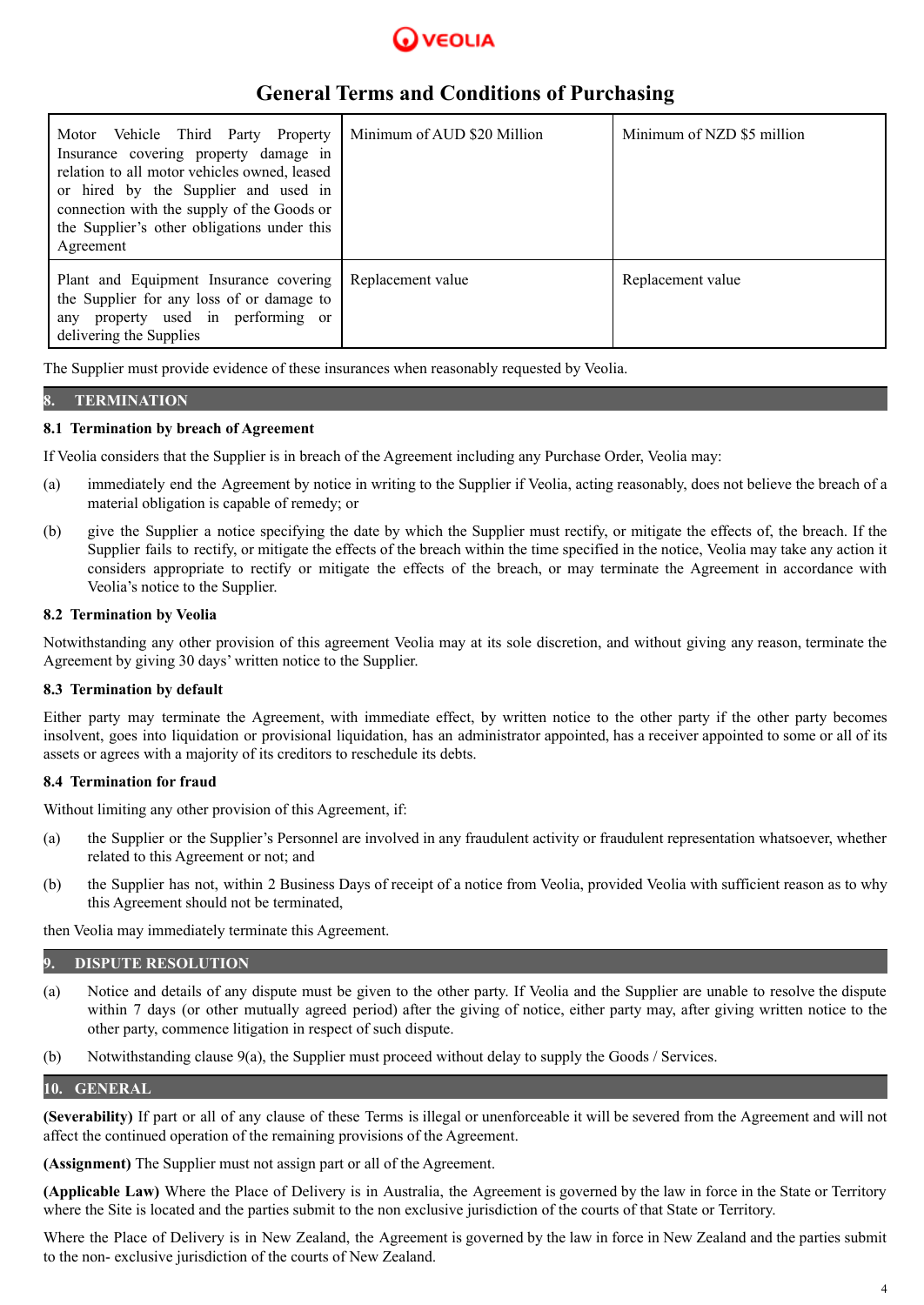

**(Waiver)** Any waiver by Veolia under the Agreement will only be effective and binding on Veolia if it is given or confirmed in writing. No waiver by Veolia of a breach of the Agreement will operate as a waiver of another breach of that term of the Agreement or any other term of the Agreement.

**(Confidential information)** The Supplier may not, and must ensure that its employees and subcontractors do not, without the prior written approval of Veolia, either during the Supplies or after the expiry or earlier termination of this Agreement, disclose or give to any person any Confidential Information.

**(Subcontractors)** The Supplier may not subcontract to any person the performance of any of its obligations under the Agreement without the prior written approval of Veolia, which Veolia may in its discretion withhold.

# **11. CANCELLATION**

Veolia may cancel or reduce the quantity of any Goods or Services by notifying the Supplier before the relevant Date for Delivery; or at any time, if the Supplier fails to supply the Goods and Services by the Date for Delivery specified in the Purchase Order.

#### **12. DEFINITIONS AND INTERPRETATION**

#### **12.1 Definitions**

**Additional Terms** means the additional terms published on Veolia's procurement website.

**Agreement** means the contract comprised by the Purchase Order, these Terms (including where applicable the Additional Terms).

**Authority** means any government department, body or instrumentality or other authority or statutory body which has a right to impose a requirement or whose consent is required with respect to the Supplies.

**Australian Standards** means a standard published by Standards Australia.

**Background IP** means any Intellectual Property Rights owned or licensed by a party which that party makes available, contributes, brings to or uses in connection with this Purchase Order.

**Business Day** means a day other than a Saturday, Sunday, a public holiday in the Place of Delivery or the 27, 28, 29, 30 and 31 December.

**Confidential Information** means all information of a confidential nature disclosed to the Supplier by Veolia or any Related Entity or of which the Supplier becomes aware (and any copy or record of any such information), including:

- (a) information (including clients and/or customer information) relating to technical knowledge that Veolia may possess relating to projects and tenders undertaken by Veolia or a Related Entity, including strategies and pricing considerations;
- (b) information in relation to technology, trade secrets and know-how, equipment, manufacturing processes, inventions, patent applications, designs, computer systems, software programs, products, marketing strategies, business systems and financial affairs of Veolia, its clients, or a Related Entity;
- (c) other technical and commercial information which is personal to Veolia, its clients or customers, or a Related Entity, is not common knowledge among competitors to whom it may be useful and which may give Veolia, its clients, or a Related Entity an advantage over its existing and prospective competitors; and
- (d) other information obtained by Veolia from third parties on a confidential basis,

whether the information was disclosed:

- (e) orally, in writing or in electronic or machine readable form;
- (f) before, on or after the date of the Agreement;
- (g) as a result of discussions between the parties; or
- (h) by Veolia, a Related Entity or third parties,

which is not in the public domain via any breach of confidentiality.

**Date for Delivery** means the delivery date specified on the Purchase Order.

#### **Defects Correction Period** means:

- (a) in respect of Goods, 24 months from the date of delivery of the Goods;
- (b) in respect of Services, 12 months from the date on which a Service is last performed.

**Documentation** means all documentation, which the Supplier is to produce (including any produced by its subcontractors) in accordance with this Agreement including plans, operating and maintenance manuals, drawings, specifications, calculations, models, equipment, information and other data stored by any means.

**Eligible Business** means, where the Place of Delivery is Australia: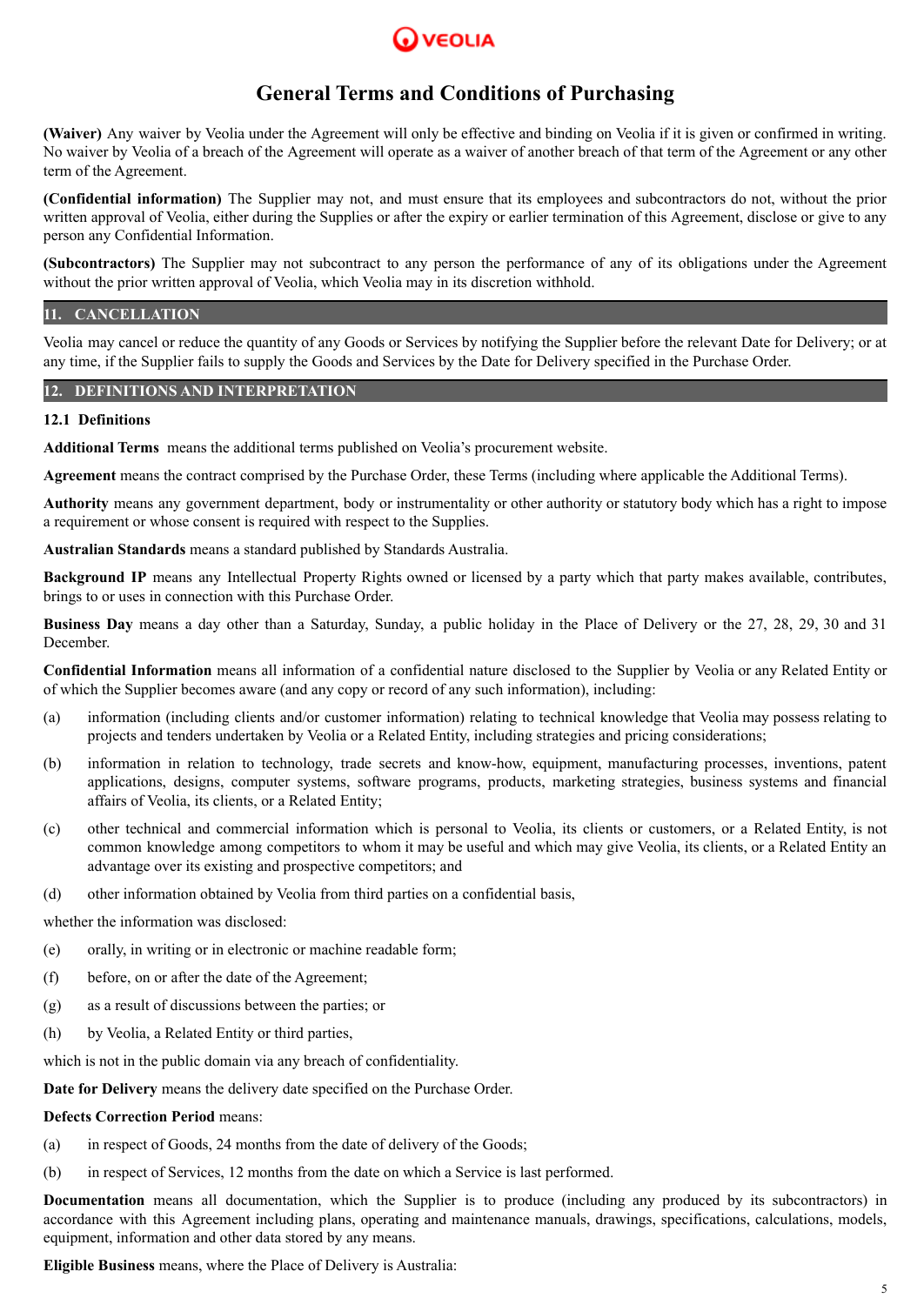

- (a) an Australian business with annual turnover up to AUD\$10 million; or
- (b) Aboriginal and/or Torres Strait Islander businesses; or
- (c) government organizations.

**Goods** means the goods, if any, specified in the Purchase Order.

### **GST** means

- (a) where the Place of Delivery is in Australia: as defined in A New Tax System (Goods and Services Tax) Act 1999 (Cth).
- (b) where the Place of Delivery is New Zealand: as defined in the Goods and Services Tax Act 1985 (NZ).

**Intellectual Property Rights** are all current and future registered and unregistered rights in respect of copyright, designs, circuit layouts, trademarks, know how, confidential information, patents, inventions and discoveries and all other intellectual property as defined in article 2 of the Convention Establishing the World Intellectual Property Organisation 1967 (as amended from time to time).

**Law** means any

- (a) applicable statute, regulation, by-law, ordinance or subordinate legislation in force from time to time in the Place of Delivery, and includes the common law as applicable from time to time;
- (b) certificates, licenses, consents, permits, approvals and requirements of organisations having jurisdiction in connection with the carrying out of the Supplies; and
- (c) any applicable Authority requirements and industry codes of practice.

**New Zealand Standards** means a standard published by Standards New Zealand.

# **Payment Period** means:

- (a) where the Place of Delivery is in Australia:
	- (i) if the Supplier is an Eligible Business, 30 days from the date of invoice, otherwise
	- (ii) 60 days from the date of invoice;
- (b) where the Place of Delivery is in New Zealand, 40 days from the date of invoice.

**Personnel** means any officer, employee, agent, adviser or independent contractor.

**Place of Delivery** means the Site, or such other place which is specified in the Purchase Order as the place for delivery of the Supplies.

**Price** means the price or rates specified in or calculated in accordance with the Purchase Order.

**Project IP** means all Intellectual Property Rights (present or future) created, discovered or coming into existence as a result of, for the purpose of, or in connection with the performance of a Purchase Order.

**Purchase Order** means the standard Veolia document which Veolia issues from time to time to procure Supplies and contains amongst other things a description of the Supplies and the relevant Veolia purchasing entity.

**Related Entity** means, in relation to any party, any person who controls or is controlled by that party, or any person who is controlled by the same person as that party.

**Services** means the services, if any, specified in the Purchase Order.

**Site** means the place described in the Purchase Order as the place for the use or storage of the Goods by Veolia or for the performance of the Services.

**Site Standards and Procedures** means all of Veolia's standards, policies and procedures that are of general application at the Site in relation to matters concerning safety, health, the environment, industrial relations and personal conduct.

**Specification** means (in order of priority) (a) any description or representation about the Supplies provided by Veolia or referred to in the Purchase Order, and (b) the Supplier's or their manufacturer's published specifications for the Supplies.

**Supplier** means the entity named in the Purchase Order as providing the Supplies for Veolia.

**Supplies** means the supply of Goods and/or the performance of the Services.

**Use** includes using, installing, adapting, modifying, operating, exercising, maintaining, managing, testing, copying and supporting.

**Veolia** means the entity named in the Purchase Order.

### **12.2 Interpretation**

**Including** and similar expressions are not words of limitation.